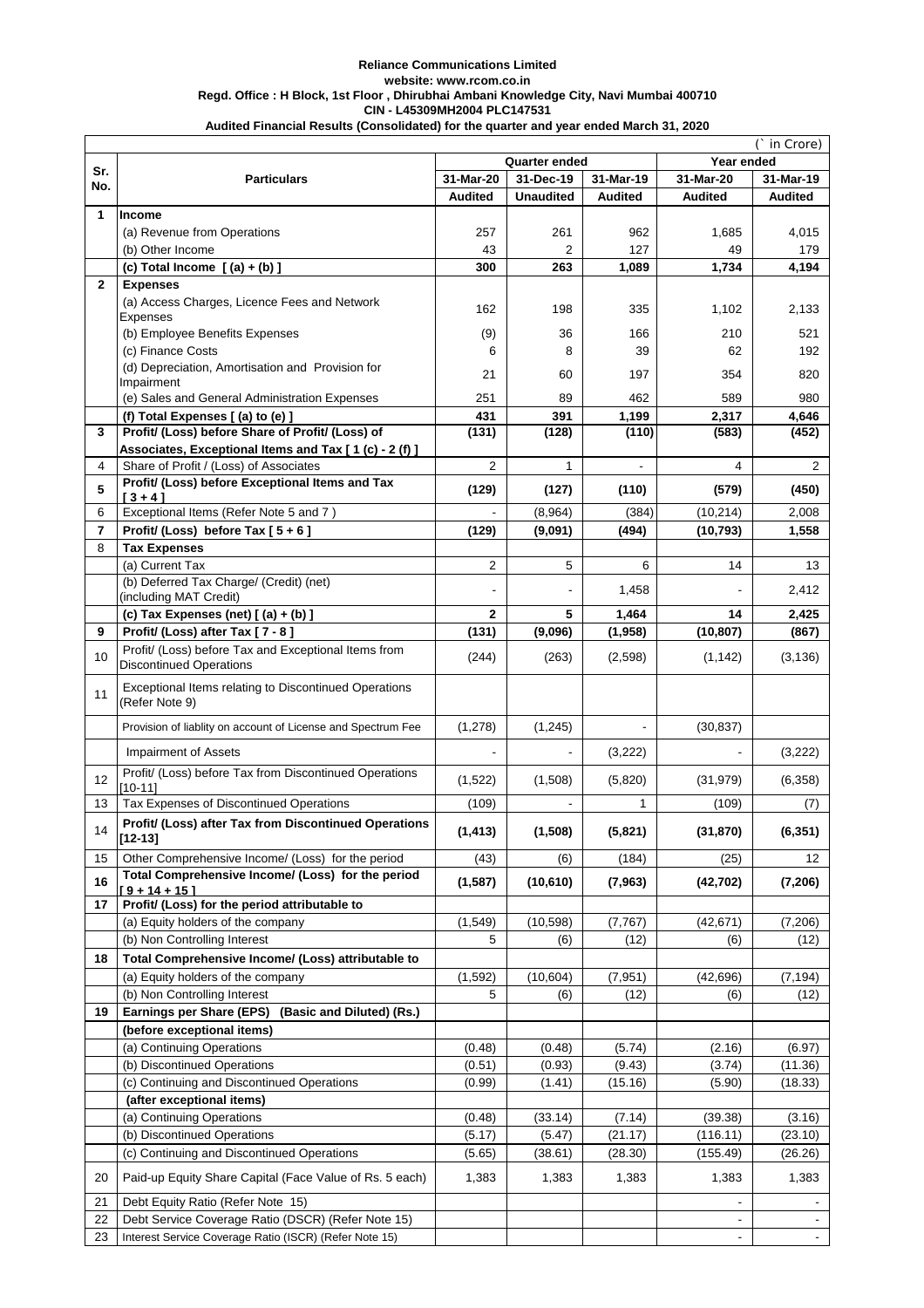| Segment wise Revenue, Results, Segment Assets and Segment Liabilities |                                                                        |                |                  |                | in Crore)      |                |  |
|-----------------------------------------------------------------------|------------------------------------------------------------------------|----------------|------------------|----------------|----------------|----------------|--|
| Sr.                                                                   | <b>Particulars</b>                                                     |                | Quarter ended    |                | Year ended     |                |  |
| No.                                                                   |                                                                        | 31-Mar-20      | 31-Dec-19        | 31-Mar-19      | 31-Mar-20      | 31-Mar-19      |  |
|                                                                       |                                                                        | <b>Audited</b> | <b>Unaudited</b> | <b>Audited</b> | <b>Audited</b> | <b>Audited</b> |  |
| $\mathbf{1}$                                                          | <b>Segment Revenue</b>                                                 |                |                  |                |                |                |  |
|                                                                       | (a) India Operation                                                    | 229            | 256              | 475            | 1,075          | 1,808          |  |
|                                                                       | (b) Global Operation                                                   | 62             | 27               | 751            | 726            | 2,821          |  |
|                                                                       | (c) Total $($ (a) + (b) ]                                              | 291            | 283              | 1,226          | 1,801          | 4,629          |  |
|                                                                       | (d) Less: Inter segment revenue                                        | 9              | (20)             | (137)          | (67)           | (435)          |  |
|                                                                       | (e) Income from Operations [(c) - (d) ]                                | 300            | 263              | 1,089          | 1,734          | 4,194          |  |
| $\overline{2}$                                                        | <b>Segment Results</b>                                                 |                |                  |                |                |                |  |
|                                                                       | Profit / (Loss) before Tax and Finance Cost from each<br>segment       |                |                  |                |                |                |  |
|                                                                       | (a) India Operation                                                    | (159)          | (110)            | (128)          | (477)          | (255)          |  |
|                                                                       | (b) Global Operation                                                   | 34             | (10)             | 57             | (44)           | (5)            |  |
|                                                                       | (c) Total [(a) + (b) ]                                                 | (125)          | (120)            | (71)           | (521)          | (260)          |  |
|                                                                       |                                                                        |                |                  |                |                |                |  |
|                                                                       | (d) Less: Finance Costs (net)                                          | 6              | 8                | 39             | 62             | 192            |  |
|                                                                       | (e) Add: Exceptional Items                                             |                | (8,964)          | (384)          | (10, 214)      | 2,008          |  |
|                                                                       | Total Profit before Tax and share in Profit / (Loss) of<br>Associates  | (131)          | (9,092)          | (494)          | (10, 797)      | 1,556          |  |
|                                                                       | Total Profit/ (Loss) before Tax from Discontinued<br><b>Operations</b> | (1,522)        | (1,508)          | (5,820)        | (31, 979)      | (6, 357)       |  |
|                                                                       |                                                                        |                |                  |                |                |                |  |
| 3                                                                     | <b>Segment Assets</b>                                                  |                |                  |                |                |                |  |
|                                                                       | (a) India Operation                                                    | 47,884         | 48,283           | 48,300         | 47,884         | 48,300         |  |
|                                                                       | (b) Global Operation                                                   | 860            | 485              | 7,690          | 860            | 7,690          |  |
|                                                                       | (c) Others/ Unallocable                                                | 1,271          | 1,255            | 13,492         | 1,271          | 13,492         |  |
|                                                                       | (d) Inter segment Eliminations                                         | (2,015)        | (1,601)          | (1,924)        | (2,015)        | (1, 924)       |  |
|                                                                       | (e) Total [ (a) to (d) ]                                               | 48,000         | 48,421           | 67,558         | 48,000         | 67,558         |  |
| 4                                                                     | <b>Segment Liabilities</b>                                             |                |                  |                |                |                |  |
|                                                                       | (a) India Operation                                                    | 94,710         | 93,293           | 63,832         | 94,710         | 63,832         |  |
|                                                                       | (b) Global Operation                                                   | 1,605          | 1,638            | 8,909          | 1,605          | 8,909          |  |
|                                                                       | (c) Others/ Unallocable                                                | 1,257          | 1,372            | 1,305          | 1,257          | 1,305          |  |
|                                                                       | (d) Inter segment Eliminations                                         | (1,732)        | (1,634)          | (2,630)        | (1,732)        | (2,630)        |  |
|                                                                       | (e) Total [ (a) to (d) ]                                               | 95,840         | 94,669           | 71,416         | 95,840         | 71,416         |  |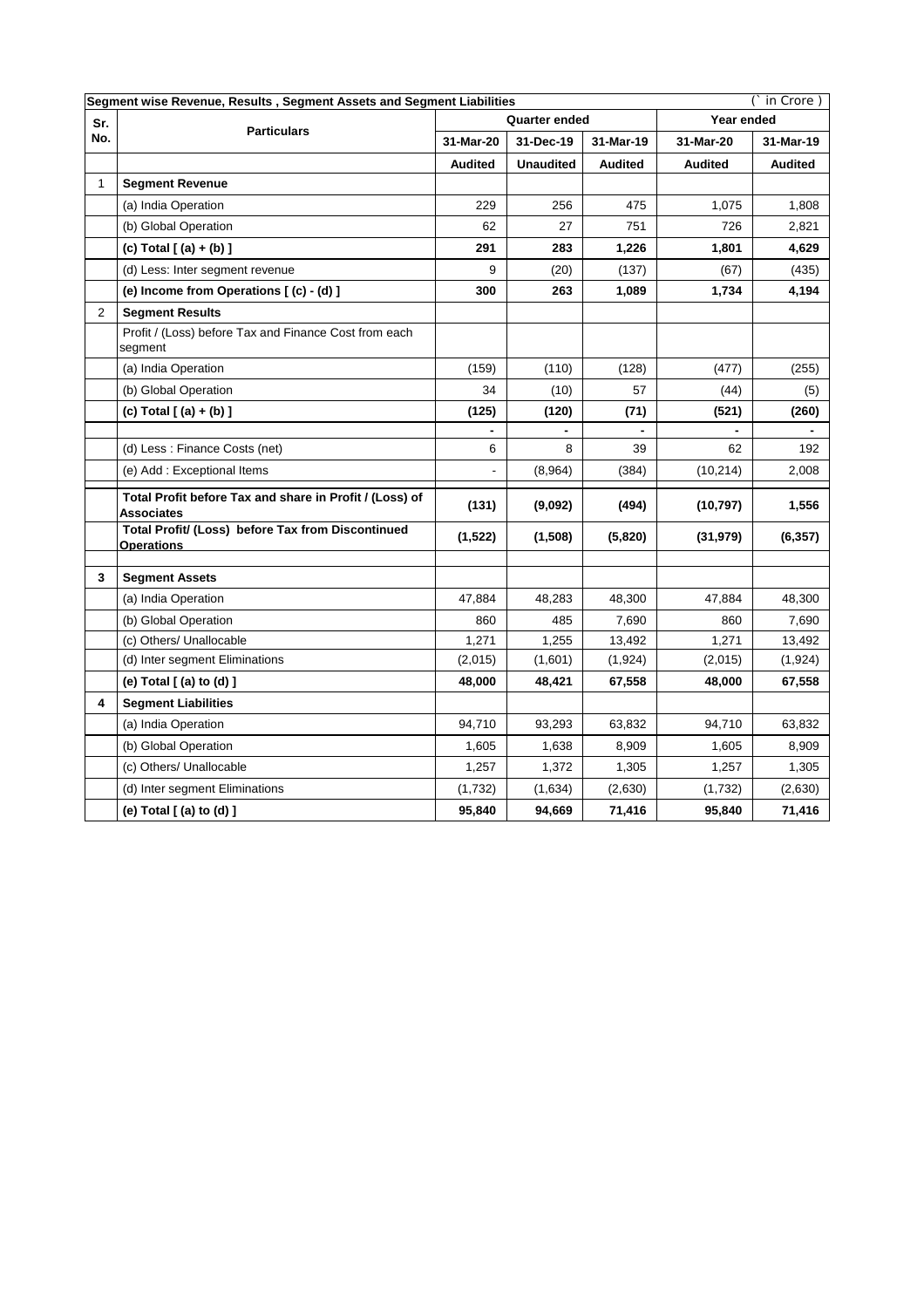|        | (` in Crore)<br><b>Consolidated Statement of Assets and Liabilities</b> |                |                |  |  |  |
|--------|-------------------------------------------------------------------------|----------------|----------------|--|--|--|
|        |                                                                         | As at          |                |  |  |  |
|        | <b>Particulars</b>                                                      | 31-Mar-20      | 31-Mar-19      |  |  |  |
|        |                                                                         | <b>Audited</b> | <b>Audited</b> |  |  |  |
| А      | <b>ASSETS</b>                                                           |                |                |  |  |  |
| 1      | <b>Non-Current Assets</b>                                               |                |                |  |  |  |
|        | (a) Property, Plant and Equipment                                       | 2,222          | 7,612          |  |  |  |
|        | (b) Capital Work in Progress                                            | 193            | 191            |  |  |  |
|        | (c) Goodwill                                                            | 1,472          | 1,339          |  |  |  |
|        | (d) Other Intangible Assets                                             | 19             | 756            |  |  |  |
|        | (e) Intangible Assets under Development                                 |                | 4              |  |  |  |
|        | (f) Investment in Associates                                            | 32             | 28             |  |  |  |
|        | (g) Financial Assets                                                    |                |                |  |  |  |
|        | (i) Investments                                                         | 23             | 12,005         |  |  |  |
|        | (ii) Other Financial Assets                                             | 2              | 7              |  |  |  |
|        | (h) Deferred Tax Asset (net)                                            | 8              | 29             |  |  |  |
|        | (i) Income Tax Asset (net)                                              | 653            | 492            |  |  |  |
|        | (i) Other Non Current Assets                                            | 1,025          | 1,136          |  |  |  |
|        | <b>Sub-total Non-Current Assets</b>                                     | 5,649          | 23,599         |  |  |  |
| 2      | <b>Current Assets</b>                                                   |                |                |  |  |  |
|        | (a) Inventories                                                         | 32             | 63             |  |  |  |
|        | (b) Financial Assets                                                    |                |                |  |  |  |
|        | (i) Investments                                                         |                |                |  |  |  |
|        | (ii) Trade Receivables                                                  | 490            | 1,346          |  |  |  |
|        | (iii) Cash and Cash Equivalents                                         | 442            | 832            |  |  |  |
|        | (iv) Bank Balances other than (iii) above                               | 113            | 106            |  |  |  |
|        | (v) Other Financial Assets                                              | 386            | 505            |  |  |  |
|        | (c) Other Current Assets                                                | 5,567          | 5,780          |  |  |  |
|        | (d) Asset held for sale                                                 | 35,321         | 35,327         |  |  |  |
|        | <b>Sub-total - Current Assets</b>                                       | 42,351         | 43,959         |  |  |  |
|        | <b>Total Assets</b>                                                     | 48,000         | 67,558         |  |  |  |
| в<br>1 | <b>EQUITY AND LIABILITIES</b>                                           |                |                |  |  |  |
|        | <b>Equity</b>                                                           | 1,383          | 1,383          |  |  |  |
|        | (a) Equity Share Capital                                                | (49, 539)      | (5, 563)       |  |  |  |
|        | (b) Other Equity<br><b>Equity Attributable to Shareholders</b>          | (48,156)       | (4, 180)       |  |  |  |
|        | Non-Controlling Interest                                                | 316            | 322            |  |  |  |
|        |                                                                         | (47, 840)      | (3,858)        |  |  |  |
|        | <b>Total Equity</b><br><b>LIABILITIES</b>                               |                |                |  |  |  |
| 2      | <b>Non-Current Liabilities</b>                                          |                |                |  |  |  |
|        | (a) Financial Liabilities                                               |                |                |  |  |  |
|        |                                                                         | 468            |                |  |  |  |
|        | (i) Borrowings<br>(b) Deferred Revenue                                  |                | 2,940          |  |  |  |
|        | (c) Other Non-Current Liabilities                                       | 156            | 100            |  |  |  |
|        | (d) Deferred Tax Liabilities (net)                                      | 1,257          | 1,285          |  |  |  |
|        | (e) Provisions                                                          | 12             | 200            |  |  |  |
|        | <b>Sub-total Non-Current Liabilities</b>                                | 1,893          | 4,525          |  |  |  |
| 3      | <b>Current Liabilities</b>                                              |                |                |  |  |  |
|        | (a) Financial Liabilities                                               |                |                |  |  |  |
|        | (i) Borrowings                                                          | 30.269         | 31,244         |  |  |  |
|        | (ii) Trade Payables                                                     |                |                |  |  |  |
|        | Due to Micro Enterprises and Small Enterprises                          | 80             | 86             |  |  |  |
|        | Due to Others                                                           | 4,103          | 3,555          |  |  |  |
|        | (iii) Other Financial Liabilities                                       | 47,914         | 19,678         |  |  |  |
|        | (b) Deferred Revenue                                                    | 1,930          | 3,008          |  |  |  |
|        | (c) Other Current Liabilities                                           | 1,036          | 1,310          |  |  |  |
|        | (d) Income Tax Liabilities (net)                                        |                | 20             |  |  |  |
|        | (e) Provisions                                                          | 1,467          | 1,471          |  |  |  |
|        | (f) Liabilities directly related to Assets held for Sale                | 7,148          | 6,519          |  |  |  |
|        | <b>Sub-total - Current Liabilities</b>                                  | 93,947         | 66,891         |  |  |  |
|        | <b>Total Equity and Liabilities</b>                                     | 48,000         | 67,558         |  |  |  |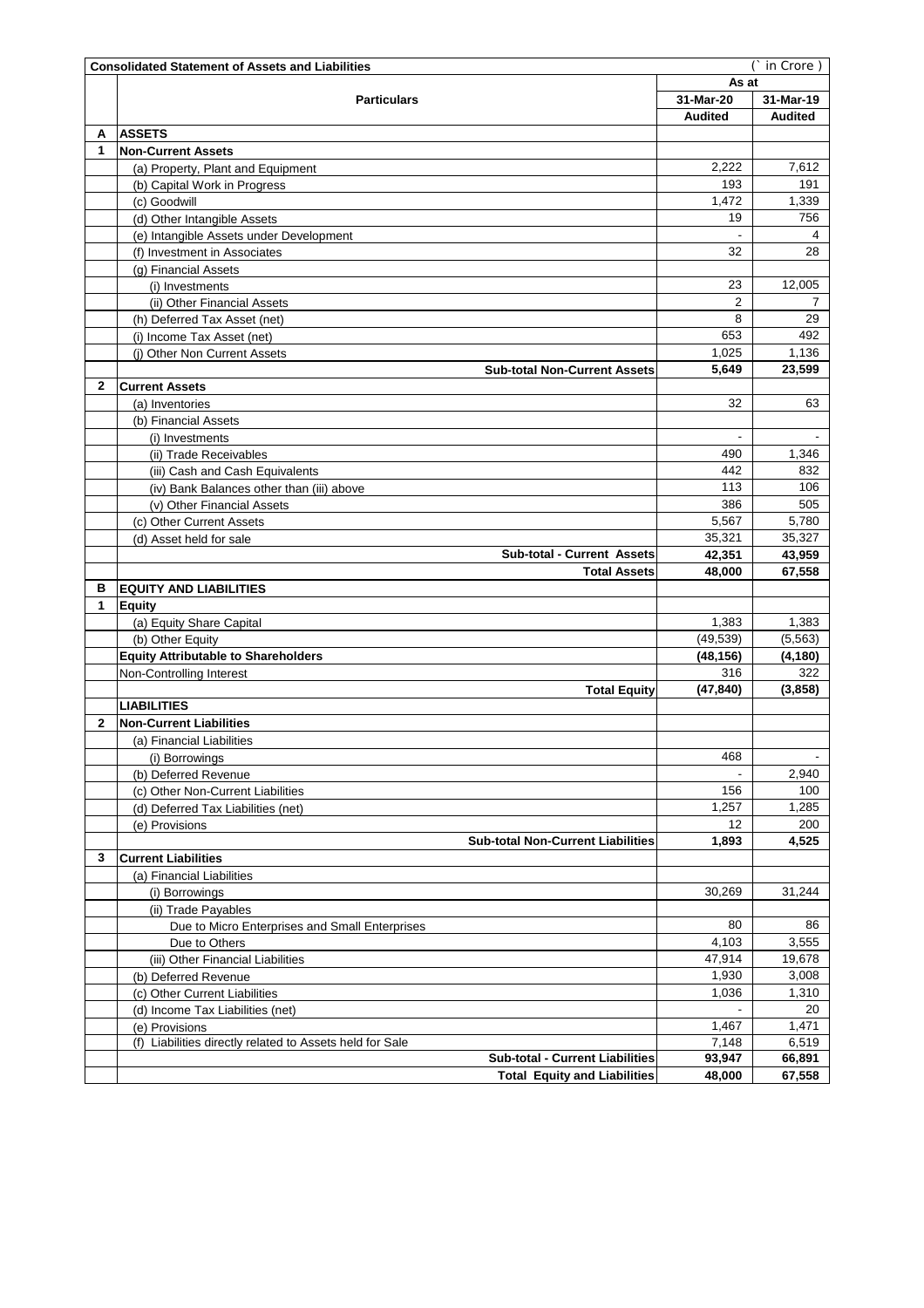|    |                                                                                               | For the year ended       |                |
|----|-----------------------------------------------------------------------------------------------|--------------------------|----------------|
| Sr | <b>Particulars</b>                                                                            | 31-Mar-20                | 31-Mar-19      |
|    |                                                                                               | <b>Audited</b>           | <b>Audited</b> |
| A  | <b>CASH FLOW FROM OPERATING ACTIVITIES</b>                                                    |                          |                |
|    |                                                                                               |                          |                |
|    | <b>Profit / (Loss) before tax from Continuing Operations</b>                                  | (10, 793)                | 1,558          |
|    | Profit / (Loss) before tax from Discontinued Operations                                       | (31, 979)                | (6, 358)       |
|    | Profit before tax -Continuing and Discontinuing Operation                                     | (42, 772)                | (4,800)        |
|    | Adjusted for:                                                                                 |                          |                |
|    | Provision for Doubtful Debts, Loans and Advances                                              | 115                      | 2,804          |
|    | Depreciation, Impairment and Amortisation<br><b>Impairment of Goodwill</b>                    | 355<br>$\blacksquare$    | 863<br>2,177   |
|    | Impact of deconsolidation of subsidiaries/ Impairment of Goodwill                             | 1.250                    | (4,944)        |
|    | Provision for Impairment (net)                                                                | 8,968                    | 3,981          |
|    | Effect of Changes in Foreign Exchange Rate (net)                                              | 132                      | (1)            |
|    | (Profit) /Loss on Sale of Assets and Capital Work in Progress (net)                           |                          | (826)          |
|    | <b>Finance Costs</b>                                                                          | 717                      | 1,275          |
|    | Share of Profit/ (Loss) on investment in associates                                           | (4)                      | (2)            |
|    | Write off other non current asset / Writeback of Provision for Liabilities no longer required | 232                      | (253)          |
|    | Interest Income                                                                               | (9)                      | (11)           |
|    |                                                                                               | 11,756                   | 5,063          |
|    | <b>Operating Profit before Working Capital Changes</b>                                        | (31, 016)                | 263            |
|    | Adjusted for:                                                                                 |                          |                |
|    | Receivables and Other Advances                                                                | 34                       | (405)          |
|    | Inventories                                                                                   | 31                       | 16             |
|    | <b>Trade Payables and Other Liabilities</b>                                                   | 31,154                   | 272            |
|    |                                                                                               | 31,219                   | (117)          |
|    | <b>Cash Generated from Operations</b>                                                         | 203                      | 146            |
|    | Income Tax Refund                                                                             | 46                       | 411            |
|    | Income Tax Paid                                                                               | (230)                    | (183)          |
|    | <b>Net Cash from Operating Activities</b>                                                     | 19                       | 374            |
|    |                                                                                               |                          |                |
| в  | <b>CASH FLOW FROM INVESTING ACTIVITIES</b>                                                    |                          |                |
|    | Additions of Property, Plant and Equipments, Intangible Assets and Capital Work in Progress/  | (11)                     | (284)          |
|    | Intangible under Development                                                                  |                          |                |
|    | Proceeds from Sale of Property Plant and Equipment                                            | $\blacksquare$           | 974            |
|    | Investment in Bank deposits (having orignal maturity for more than 3 months)                  | $\blacksquare$           | 23             |
|    | Interest Income                                                                               | 16                       | 6              |
|    | Net Cash from / (Used in) Investing Activities                                                | 5                        | 719            |
|    |                                                                                               |                          |                |
| C  | <b>CASH FLOW FROM FINANCING ACTIVITIES</b>                                                    |                          |                |
|    | Net Proceeds from / (Repayment) of Borrowings Current                                         | (2)                      | 230            |
|    | Realised foreign exchange loss variation                                                      | $\overline{\phantom{a}}$ | (14)           |
|    | Repayment of Borrowings - Non Current                                                         |                          | (4)            |
|    | <b>Finance Cost</b>                                                                           | (52)                     | (1,080)        |
|    | Net Cash from / (used in) Financing Activities                                                | (54)                     | (868)          |
|    | Net Increase/ (Decrease) in Cash and Cash Equivalents                                         | (30)                     | 225            |
|    |                                                                                               |                          |                |
|    | <b>Opening Balance of Cash and Cash Equivalents</b>                                           | 832                      | 607            |
|    | Decrease on account of deconsolidation of Subsidaries                                         | (360)                    |                |
|    | Effect of Exchange Gain/ (Loss)(net) on Cash and Cash Equivalents                             |                          |                |
|    | <b>Closing Balance of Cash and Cash Equivalents</b>                                           | 442                      | 832            |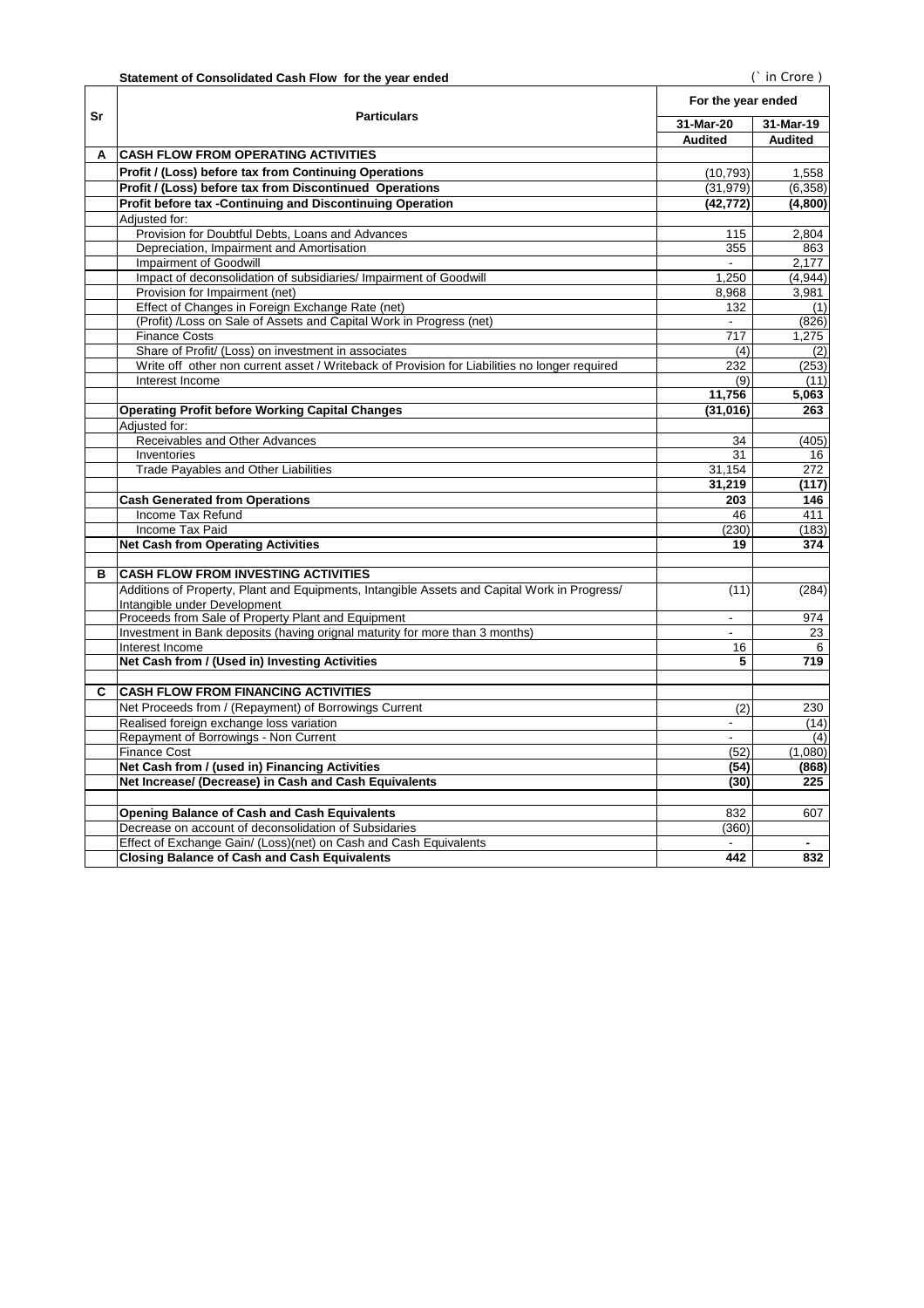### **Notes:**

1. Pursuant to an application filed by Ericsson India Pvt. Ltd before the National Company Law Tribunal, Mumbai Bench ("**NCLT**") in terms of Section 9 of the Insolvency and Bankruptcy Code, 2016 read with the rules and regulations framed thereunder ("**Code**"), the NCLT had admitted the application and ordered the commencement of corporate insolvency resolution process ("**CIRP**") of Reliance Communications Limited ("**Corporate Debtor**") vide its order dated May 15, 2018. The NCLT had appointed Mr. Pardeep Kumar Sethi as the interim resolution professional for the Corporate Debtor vide its order dated May 18, 2018. However, the Hon'ble NCLAT by an order dated May 30, 2018 had stayed the order passed by the Hon'ble NCLT for initiating the CIRP of the Corporate Debtor and allowed the management of the Corporate Debtor to function. In accordance with the order of the Hon'ble NCLAT, Mr. Pardeep Kumar Sethi handed over the control and management of the Corporate Debtor back to the erstwhile management of the Corporate Debtor on May 30, 2018. Subsequently, by order dated April 30, 2019, the Hon'ble NCLAT allowed stay on CIRP to be vacated. On the basis of the orders of the Hon'ble NCLAT, Mr. Pardeep Kumar Sethi, wrote to the management of the Corporate Debtor on May 02, 2019 requesting the charge, operations and management of the Corporate Debtor to be handed over back to IRP. Therefore, Mr. Pardeep Kumar Sethi had in his capacity as IRP taken control and custody of the management and operations of the Corporate Debtor from May 02, 2019. Subsequently, the committee of creditors of the Corporate Debtor pursuant to its meeting held on May 30, 2019 resolved, with requisite voting share, to replace the existing interim resolution professional, i.e. Mr. Pardeep Kumar Sethi with Mr. Anish Niranjan Nanavaty as the resolution professional for the Corporate Debtor in accordance with Section 22(2) of the Code. Subsequently, upon application by the CoC in terms of Section 22(3) of the Code, the NCLT appointed Mr. Anish Niranjan Nanavaty as the resolution professional for the Corporate Debtor ("**RP**") vide its order dated June 21, 2019, which was published on June 28, 2019 on the website of the NCLT. Accordingly, the IRP handed over the matters pertaining to the affairs of the Corporate Debtor to the RP as on June 28, 2019 who assumed the powers of the board of directors of the Corporate Debtor and the responsibility of conducting the CIRP of the Corporate Debtor.

Further, pursuant to the meeting of the committee of creditors of the Corporate Debtor dated March 2, 2020, a resolution plan, submitted by a resolution applicant in respect of the Corporate Debtor, has been approved by the committee of creditors. The application under Section 31 of the Code filed by the RP for approval of resolution plan is currently pending adjudication before the NCLT.

With respect to the financial results for the quarter and yearended March 31,2020, the RP has signed the same solely for the purpose of ensuring compliance by the Corporate Debtor with applicable laws, and subject to the following disclaimers:

(i) The RP has furnished and signed the report in good faith and accordingly, no suit, prosecution or other legal proceeding shall lie against the RP in terms of Section 233 of the Code;

### **Registered Office:**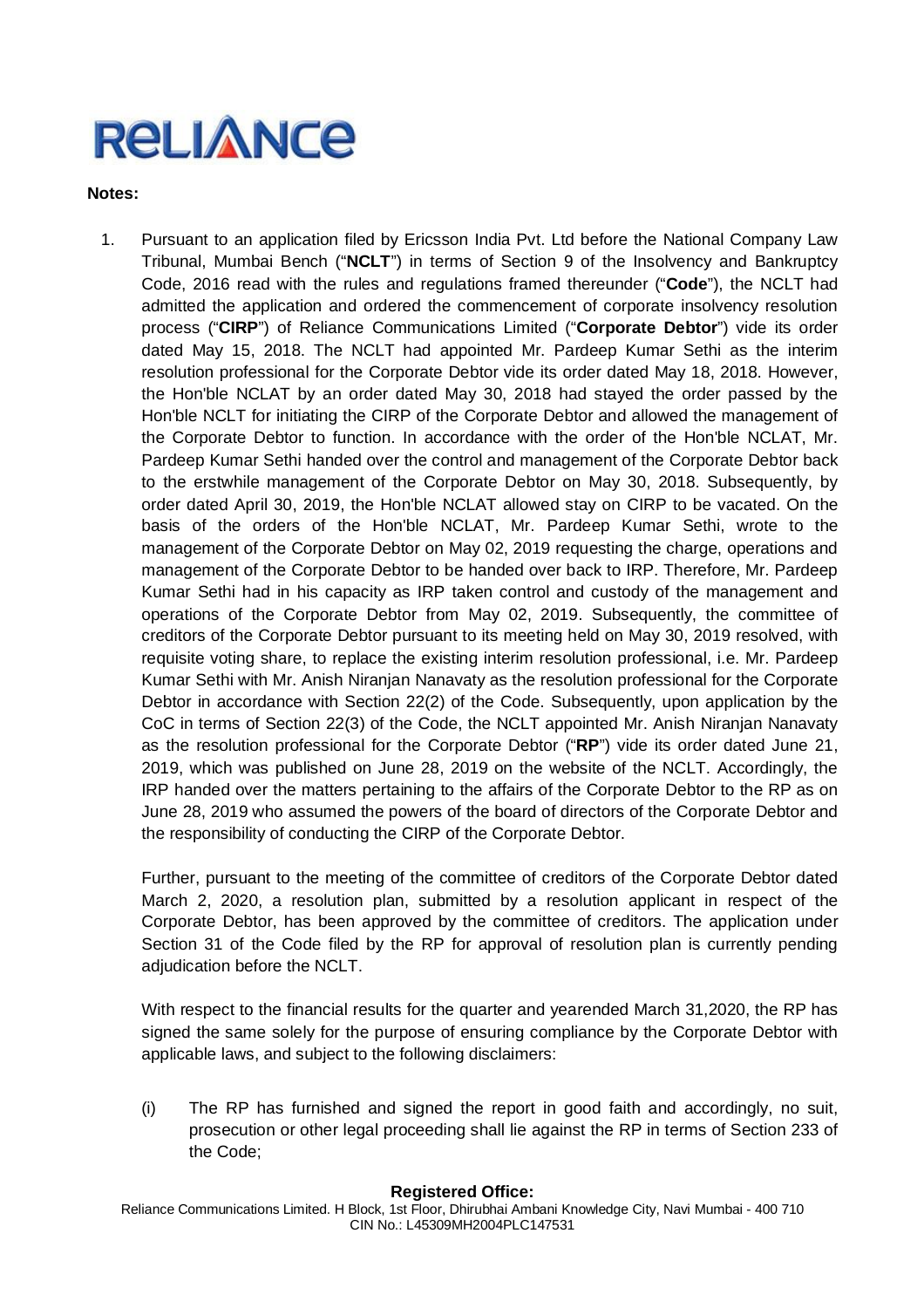

- (ii) No statement, fact, information (whether current or historical) or opinion contained herein should be construed as a representation or warranty, express or implied, of the RP including, his authorized representatives and advisors;
- (iii) The RP, in review of the financial results and while signing this statement of financial results, has relied upon the assistance provided by the directors of the Corporate Debtor, and certifications, representations and statements made by the directors of the Corporate Debtor, in relation to these financial results. The statement of financial results of the Corporate Debtor for the quarter and year ended March 31,2020 have been taken on record by the RP solely on the basis of and on relying the aforesaid certifications, representations and statements of the aforesaid directors and the management of the Corporate Debtor. For all such information and data, the RP has assumed that such information and data are in the conformity with the Companies Act, 2013 and other applicable laws with respect to the preparation of the financial results and that they give true and fair view of the position of the Corporate Debtor as of the dates and period indicated therein. Accordingly, the RP is not making any representations regarding accuracy, veracity or completeness of the data or information in the financial results.
- (iv) In terms of the provisions of the Code, the RP is required to undertake a review of certain transactions. Such review has been completed and the RP has filed the necessary applications with the adjudicating authority .

During the quarter ended September 30,2019, Reliance Communications Infrastructure Limited (RCIL), a wholly owned subsidiary of the Corporate Debtor, had been admitted by NCLT for resolution process under the Code.

- 2. Figures of the previous period have been regrouped and reclassified, wherever required.
- 3. During the quarter ended June 30, 2019, the CIRP in respect of the Corporate Debtor and its subsidiaries; Reliance Telecom Limited (RTL) and Reliance Infratel Limited (RITL) has been re-commenced, and interim resolution professionals had been appointed in respect of the aforesaid companies. Subsequently, appointment of Mr. Anish Niranjan Nanavaty as the Resolution Professional (RP) of the Corporate Debtor and its subsidiaries has been confirmed by the NCLT vide its order dated June 21, 2019 which was published on June 28, 2019 on the NCLT's website.

Pursuant to strategic transformation programme, as a part of asset monetization and resolution plan of the Corporate Debtor, the Corporate Debtorand its subsidiary companies; RTL and RITL, with the permission of and on the basis of suggestions of the lenders, had entered into definitive binding agreements with Reliance Jio Infocomm Limited (RJio) for monetisation of certain specified assets on December 28, 2017 for sale of Wireless Spectrum, Towers, Fiber and Media Convergence Nodes (MCNs). During the previous financial year, the said asset sale agreements were terminated by mutual consent on account of various factors

### **Registered Office:**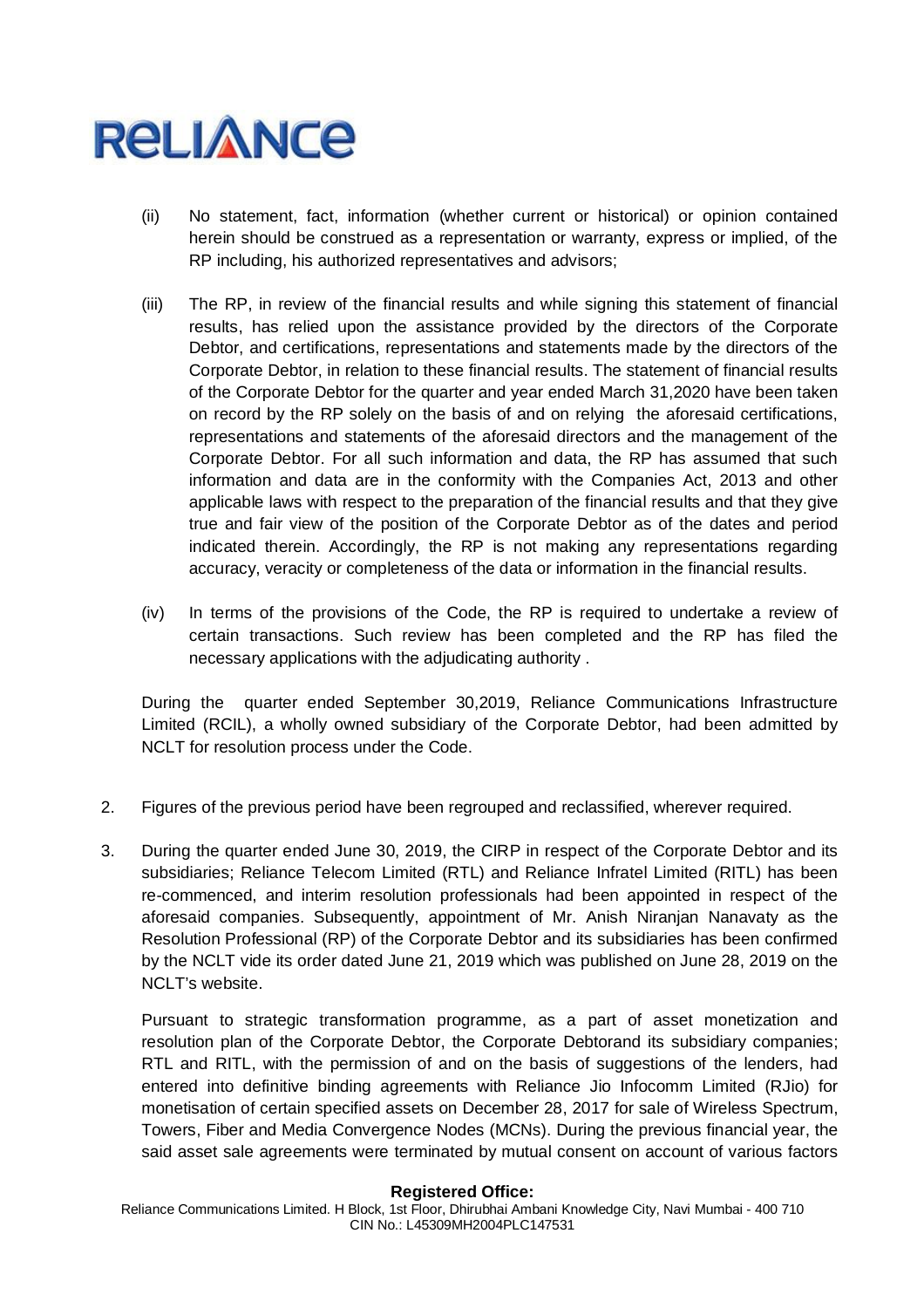

and developments including *inter alia* non receipt of consents from lenders and permission/ approvals from Department of Telecommunication.

On completion of the corporate insolvency resolution process, the Corporate Debtorwill carry out a comprehensive review of all the assets including investments, liabilities and Impairment of goodwill on Consolidation and accordingly provide for impairment of assets and write back of liabilities, if any. Further, the Corporate Debtorand some of it's subsidiaries are in the process of reconciling Goods & Service Tax (GST) and Tax Deducted at source. The Auditors have drawn qualification in this regard in their Audit Report for the quarter and year ended March 31, 2020.

Considering these developments including, in particular, the RP having taken over the management and control of the Corporate Debtor and its three subsidiaries (Group) inter alia with the objective of running them as going concerns, the financial results continue to be prepared on going concern basis. However, since the Group continues to incur loss, current liabilities exceed current assets and Group has defaulted in repayment of borrowings, payment of regulatory and statutory dues, these events indicate that material uncertainty exists that may cast significant doubt on Group's ability to continue as a going concern. The Auditors have drawn qualification in their Audit Report for the quarter and year ended March 31, 2020.

4. Considering various factors including admission of the Corporate Debtor and its three subsidiaries; RTL RITL and RCIL to CIRP under the Code, there are various claims submitted by the operational creditors, the financial creditors, employees and other creditors. The overall obligations and liabilities including obligation for interest on loans and the principal rupee amount in respect of loans including foreign currency denominated loans shall be determined during the CIRP and accounting impact if any will be given on completion of CIRP.

Further, prior to May 15, 2018, the Corporate Debtor and its said subsidiaries were under Strategic Debt Restructuring (SDR) and asset monetization and debt resolution plan was being worked out. The Corporate Debtor and some of its subsidiaries have not provided Interest of Rs. 1,299 crore and Rs 4,748 crore calculated based on basic rate of interest as per terms of loan for the quarter and year ended March 31, 2020 respectively and foreign exchange loss aggregating to Rs 1,057 crore loss and Rs 1,609 crore loss for the quarter and year ended March 31, 2020 respectively. Had the Corporate Debtor provided Interest and foreign exchange variation, the Loss would have been higher by Rs. 2,356 crore and Rs. 6,357 crore for the quarter and year ended March 31, 2020 respectively.The Auditors have drawn qualification for non provision of interest and foreign exchange variations in their Audit Report for the quarter and year ended March 31, 2020. During the previous years, Interest of Rs 7,998 crore and foreign exchange loss aggregating to Rs 984 crore were not provided and the Auditors had drawn qualification in their audit report for the financial year ended March 31, 2018 and March 31, 2019.

5. During the previous year ended March 31, 2019, the Corporate Debtor was in the process of finalising and implementing its asset monetization and debt resolution plan, comprising the

### **Registered Office:**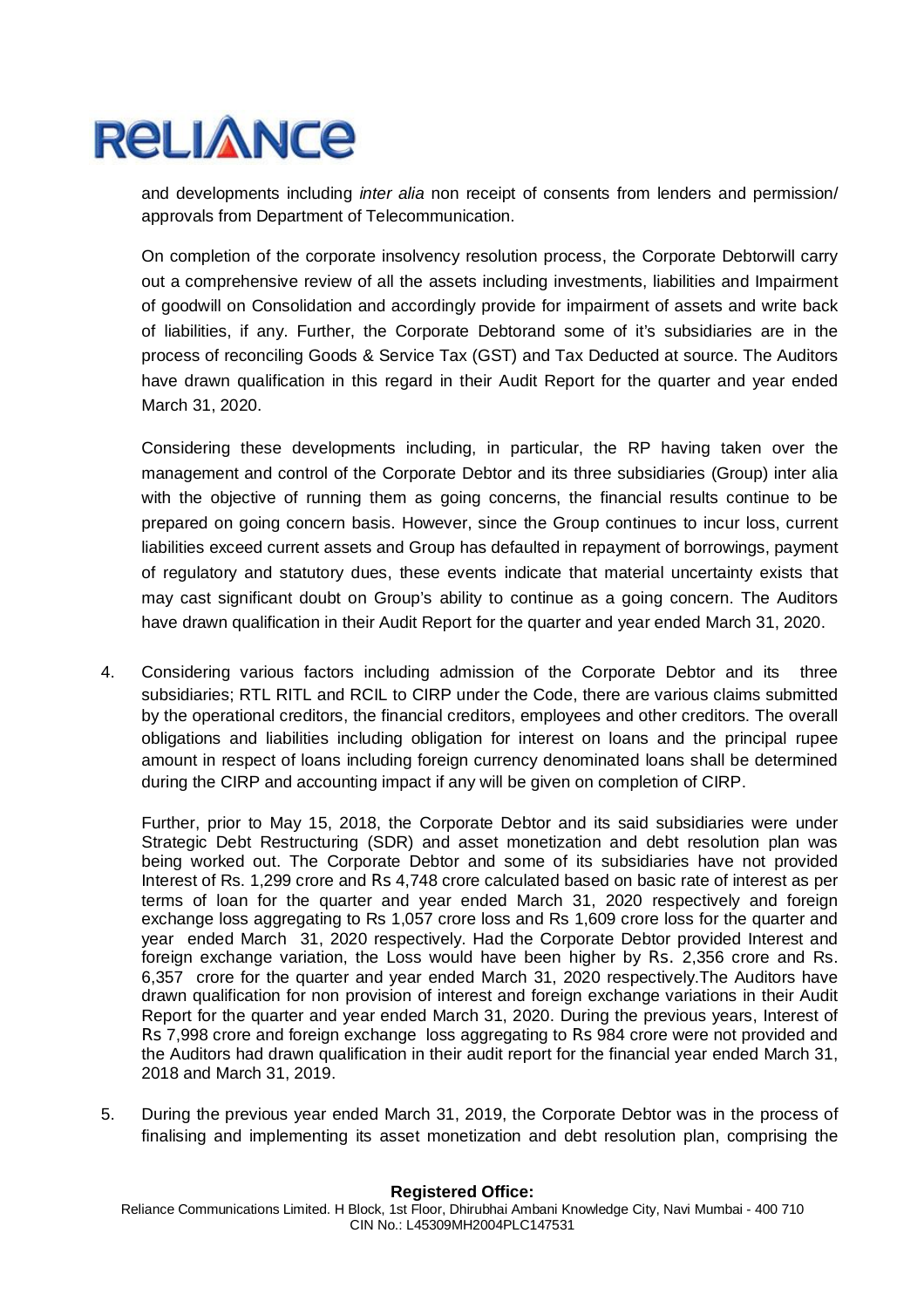

Corporate Debtor's real estate development plan and restructuring of Debt. Accordingly as required by the lenders and also to safeguard the development of real estate and the business taken up by RRL, it was felt necessary that control of RRL be conferred on ADA Group. However, in view of the monetization plan having failed and the resumption of the corporate insolvency resolution process, the control of RRL has now been transferred from ADA Group to the Corporate Debtor. However RP has highlighted that the Corporate Debtor shall not be responsible for any actions undertaken by ADA Group in control of RRL prior to the vesting of control of RRL with the Corporate Debtor.

During the previous quarter, pursuant to amendment of the Articles of Association in the Extra Ordinary General Meeting of Reliance Realty Limited (RRL), held on December 10, 2019, the control of RRL, a subsidiary of the Corporate Debtor, was conferred on the Corporate Debtor, with effect from December 10, 2019. Consequently RRL has been included for the preparation of consolidated financial results of the Corporate Debtor as per Ind AS 110 "Consolidated Financial Statements" and Investments previously fair valued was recorded at cost. Goodwill of Rs. 1320 crore has been recognised on consolidation of RRL in the consolidated financial statements (Refer note 3 on impairment). Impact on profitabilityfor the quarter and year ended March 31, 2020 is Rs Nil and Rs 8,964 crore loss represented as exceptional items as part of continuing operations.

6. Assets held for sale including Wireless Spectrum, Towers, Fiber and Media Convergence Nodes (MCNs) continue to be classified as held for sale at the value ascertained at the end of March 31, 2018, along with liabilities, for the reasons referred in Note 3 above and disclosed separately as discontinued operations in line with Ind AS 105 "Non-current Assets Held for Sale and Discontinued Operations".

In this regard it is pertinent to note that the due pertaining to the spectrum (including entire deferred payments) have been claimed by DoT and the same have been admitted by the RP, and accordingly, the dues shall be dealt with in accordance with provisions of the IBC. In accordance with the aforesaid and admission of deferred spectrum installments as claims, the Corporate Debtor and its subsidiary RTL have not paid the installments.

| (Rs in crore)         |                      |           |           |           |            |
|-----------------------|----------------------|-----------|-----------|-----------|------------|
| <b>Particulars</b>    | <b>Quarter ended</b> |           |           |           | Year ended |
|                       | 31-Mar-20            | 31-Dec-19 | 31-Mar-19 | 31-Mar-20 | 31-Mar-19  |
|                       | Audited              | Unaudited | Audited   | Audited   | Audited    |
| <b>Total Income</b>   | 274                  | 260       | 248       | 1,109     | 1,866      |
| <b>Total Expenses</b> | 518                  | 523       | 2,846     | 2,251     | 5,002      |

The financial result of discontinued operations is as under:

### **Registered Office:**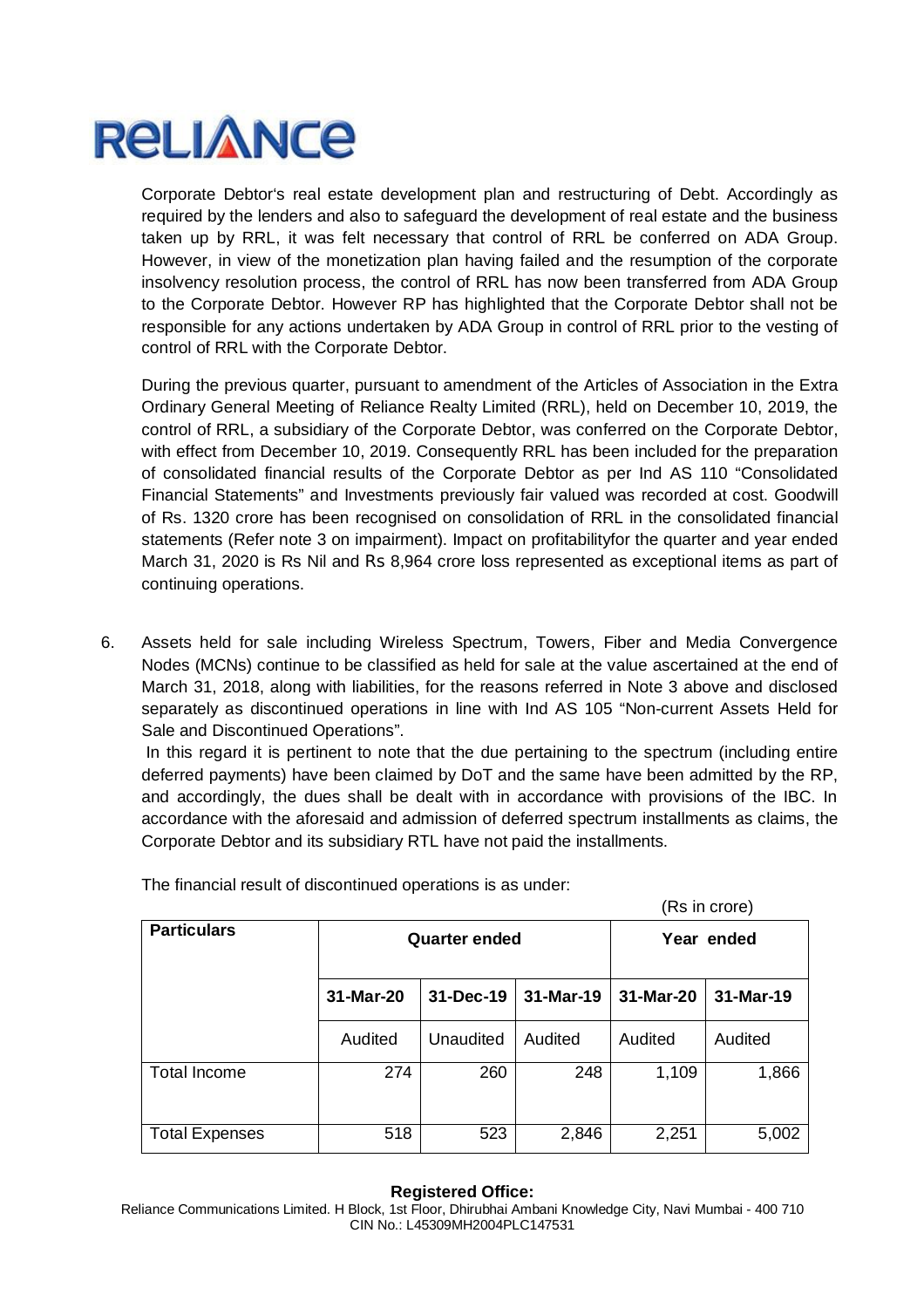| (Loss) before<br>Profit/ | (244)    | (263)          | (2,598) | (1, 142)  | (3, 136) |
|--------------------------|----------|----------------|---------|-----------|----------|
| Exceptional Item tax     |          |                |         |           |          |
| Exceptional Item         | (1278)   | (1, 245)       | (3,222) | (30, 837) | (3,222)  |
| Tax                      | (109)    | $\blacksquare$ |         | (109)     |          |
| Profit/ (Loss) after tax | (1, 413) | (1,508)        | (5,821) | (31, 870) | (6, 351) |

| <b>Cash Flow from</b>  | 31-Mar-20 | 31-Mar-19 |
|------------------------|-----------|-----------|
| - Operating activities | 237       | 382       |
| - Investing Activities | 13        | 1,000     |
| - Financing Activities | (54)      | (679)     |

7. During the previous quarter, GCX Limited, an overseas step-down subsidiary of the Corporate Debtor, defaulted in payment to 7% Senior Secondary Notes (Notes) amounting to USD 350 million that had fallen due for repayment on August 01, 2019.An ad hoc group of the Senior Secured Noteholders agreed not to exercise their full rights on default in exchange for placement of an independent director on the GCX board, the retention of a Chief Restructuring Officer for GCX, and the filing of a Chapter 11 plan for GCX and subsidiaries under which the equity interests in GCX would be extinguished and new shares would be issued to the Senior Noteholders. More than 75% of Bond holders have committed their support for the said plan.

GCX and certain subsidiaries (the "Debtors") filed their voluntary Chapter 11 petitions on September 15, 2019, and on the same date, they filed a proposed plan of reorganization and disclosure statement. Over RCom's objections, the Plan was confirmed by the bankruptcy court on December 4, 2019. The Plan, as confirmed, provides that the old equity interests in the Debtors would be extinguished and the new ownership would pass to the participating Noteholders on the "Effective Date" of the Plan. It provided that certain transactions needed to occur and various regulatory approvals needed to be obtained before the Debtors would file a Notice of Effective Date (i.e., a notice declaring that, as of the stated date, the Plan had become effective). As of the present date, the Debtors have not filed any such Notice of Effective Date, and the Plan has not become "effective." As a result, although the Debtors and the Noteholders continue to work towards satisfying the various Plan requirements, technically, RCom has not yet been divested of its indirect equity interest in GCX and the other Debtors.Impact on profitability is Rs Nil and Rs 1,250 crore for the quarter and year ended March 31, 2020 respectivelyand has been represented as part of Exceptional Items. Hence the figures for the quarter and year ended March 31, 2020 are not comparable with the previous corresponding period.

Pursuant to the order dated February 25, 2020, the court has granted a motion filed by GCX Limited along with the other debtors aimed at addressing the issues they have been having in completing the steps to make their plan effective inter alia seeking the following: (a)that two-

### **Registered Office:**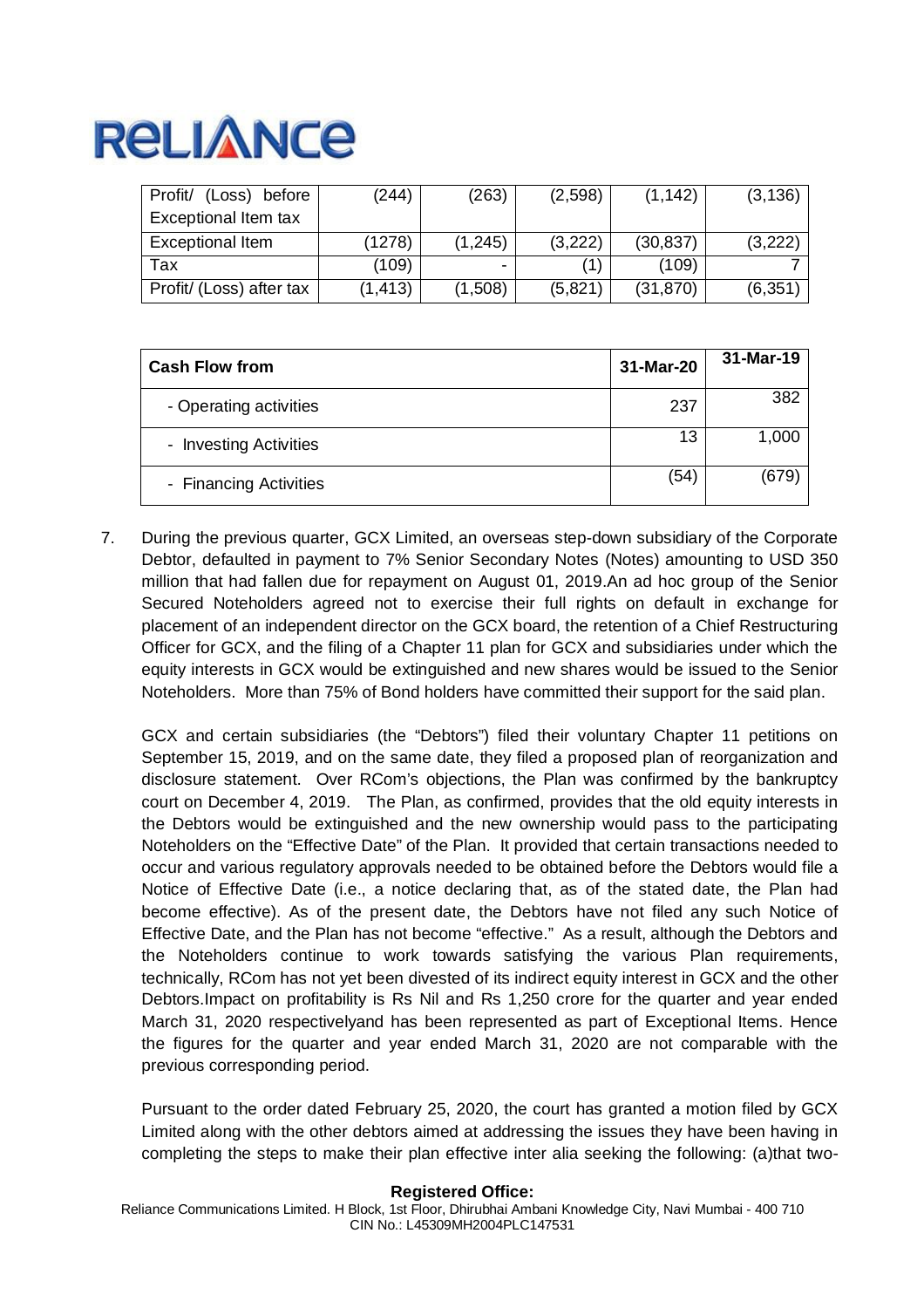

step emergence is permitted under the confirmation order and plan documents, or, alternatively, (b) deeming two-step emergence a non-material plan modification and amending the confirmation order to reflect the same. Accordingly, a bifurcation has been created wherein debtors not requiring regulatory approvals could complete their processes and arrive at effective date, while others may wait for occurrence of their effective date upon fulfillment of regulatory approvals.

Further, on April 14, 2020, a notice has been issued intimating that "the Effective Date of the Plan with respect to Debtors FLAG Telecom Development Limited, FLAG Telecom Group Services Limited, FLAG Telecom Ireland Network DAC, FLAG Telecom Network Services DAC, Reliance FLAG Atlantic France SAS, Reliance FLAG Telecom Ireland DAC, Reliance Vanco Group Limited, Vanco Australasia Pty Limited, Vanco GmbH, Vanco SAS, Vanco UK Limited, and VNO Direct Limited (collectively, the "Non-Regulated Debtors") occurred on April 14, 2020". Further, the notice states that "Effective Date of the Plan with respect to Debtors GCX Limited, FLAG Telecom Network USA Limited, Reliance Globalcom Limited, and Vanco US, LLC (collectively, the "Regulated Debtors") is expected to occur at a later date and, as reasonably practicable after the occurrence of such Effective Date, the Debtors will service a notice of Effective Date with respect to the Regulated Debtors on all parties who hold a Claim against, or Interest in, the Regulated Debtors in accordance with the Order".

A certification has been filed on April 20, 2020 before the court seeking final decree confirming the aforesaid occurrence of effective date for non-regulated debtors and closure of Chapter 11 cases for such entities. The court confirmed the aforesaid and entered order on April 21, 2020

A notice has been filed on June 30, 2020 to further extend the plan effectiveness deadlines to December 31, 2020 with respect to the Regulated Debtors. A motion has been filed on July 2 seeking further extension for (a) the Plan Period through and including December 31, 2020 and (b) the Solicitation Period through and including February 8, 2021.The Debtors have further requested that entry of the Proposed Order be without prejudice to the Debtors' rights to seek additional extensions of the Exclusive Periods.

- 8. In Four overseas subsidiariesand two domestic subsidiaries, it indicates the existence of material uncertainty due to loss during year ended March 31, 2020, total liabilities exceeding total assets and holding company Reliance Communications Limited is undergoing insolvency proceeding. The above has been qualified by respective Auditors in their Audit Reports of these subsidiaries. Further, Auditors of two other overseas subsidiaries and three domestic subsidiaries have given Emphasis of Matter for Material Uncertainty on Going Concern. The matter has been referred by the auditors in their Audit Report.
- 9. The Hon'ble Supreme Court of India, vide its order dated October 24, 2019 had dismissed the petition filed by the telecom operators and agreed with the interpretation of the Department of Telecommunications (DoT) to the definition of Adjusted Gross Revenue (AGR) under the license. Vide order dated March 18, 2020, the Supreme Court has directed that selfassessment/re-assessment of AGR dues by telecom companies will not be permitted and the

### **Registered Office:**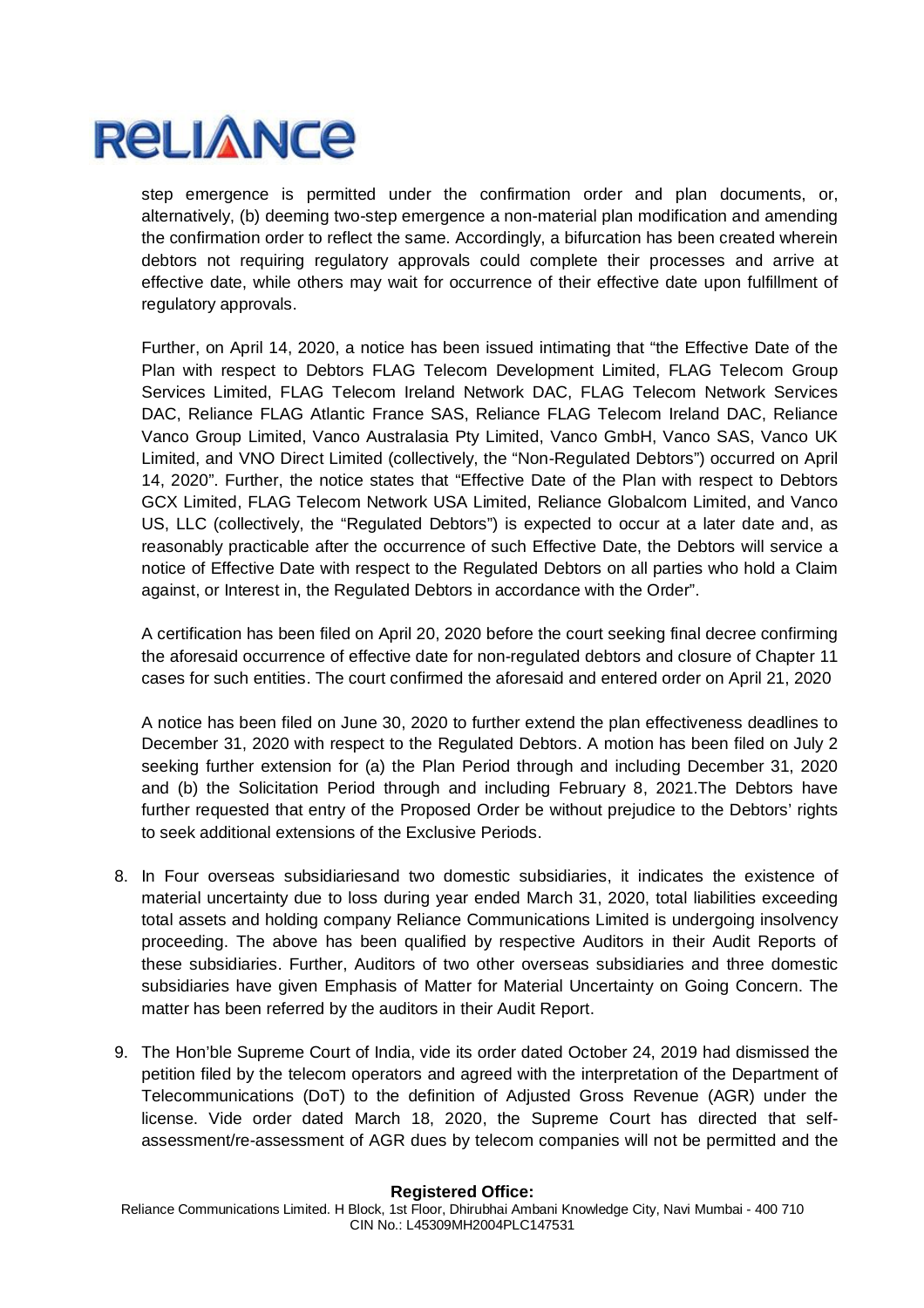

dues are to be paid along with interest and penalty as per the AGR judgment dated October 24, 2019. An application filed by DoT seeking permission from the Supreme Court to *inter alia*recover the AGR dues from the telecom companies in a staggered manner is currently undergoing adjudication and reserved for orders. During the proceedings before the Supreme Court, affidavits have been placed by the Company and its subsidiary Reliance Telecom Limited to put on record the current status of the insolvency resolution process and other details as required to be submitted by the Supreme Court including the audited financials of the last 10 years as well as the Income Tax Returns and the particulars of AGR deposited during the last 10 years.

On July 20, 2020, the Supreme Court inter alia has recorded the amounts payable by each telecom operator to the DOT and directed the telecom companies undergoing insolvency proceedings toplace on record all documents regarding insolvency and orders passed in the proceeding within 10 days from date of order so that bona fides of initiation of the insolvency proceedings and actions taken may be examined by the Supreme Courtand so that it can examine how to ensure that the AGR related dues may be recovered.

In the aforesaid order of the Hon'ble Supreme Court dated July 20, 2020,an amount of Rs. 221.4 crore on account of AGR dues pertaining to Sistema Shyam Teleservices Limited ("SSTL") has been reflected in the AGR dues of RCOM. As per the scheme of arrangement between SSTL and the Corporate Debtor dated October 7, 2016 (approved by the Rajasthan High Court), the aforesaid AGR dues also form a part of the liabilities of identified disputes of the undertaking of SSTL that had been transferred to the Corporate Debtor as on the appointed date of merger i.e., October 31, 2017. Pursuant to the aforesaid, the Corporate Debtor has provided for an amount of Rs. 312.58 Cr (including interest thereof on the principal amount) on account of additional AGR dues in the financial statements for the Quarter and Year ended March 31, 2020.

The DoT had during the pendency of the various proceedings simultaneously directed Special Audit in relation to the computation of License fee, Spectrum fee, applicable interest and penalties thereon, which is under progress for the financial year 2015-16 onwards. In this regard, the Corporate Debtor had provided for estimated liability aggregating to Rs. 29,559 crore upto the previous quarter ended December 31, 2019 and has provided additional charge of Rs. 1,278 crore (including that of SSTL) during the quarter ended March 31, 2020 thereby aggregating to Rs 30,837 crore for the year ended March 31, 2020 and represented as exceptional items relating to discontinued operations which may undergo revision based on demands from DoT and/ or any developments in this matter.

Considering various factors including admission of the Corporate Debtor and its subsidiary; RTL to resolution process under the Code and the moratorium applicable under Code, discharge of the aforesaid liability will be dealt with in accordance with the Code. This matter has been referred to by the Auditors in their Audit report for the quarter and year ended March 31, 2020.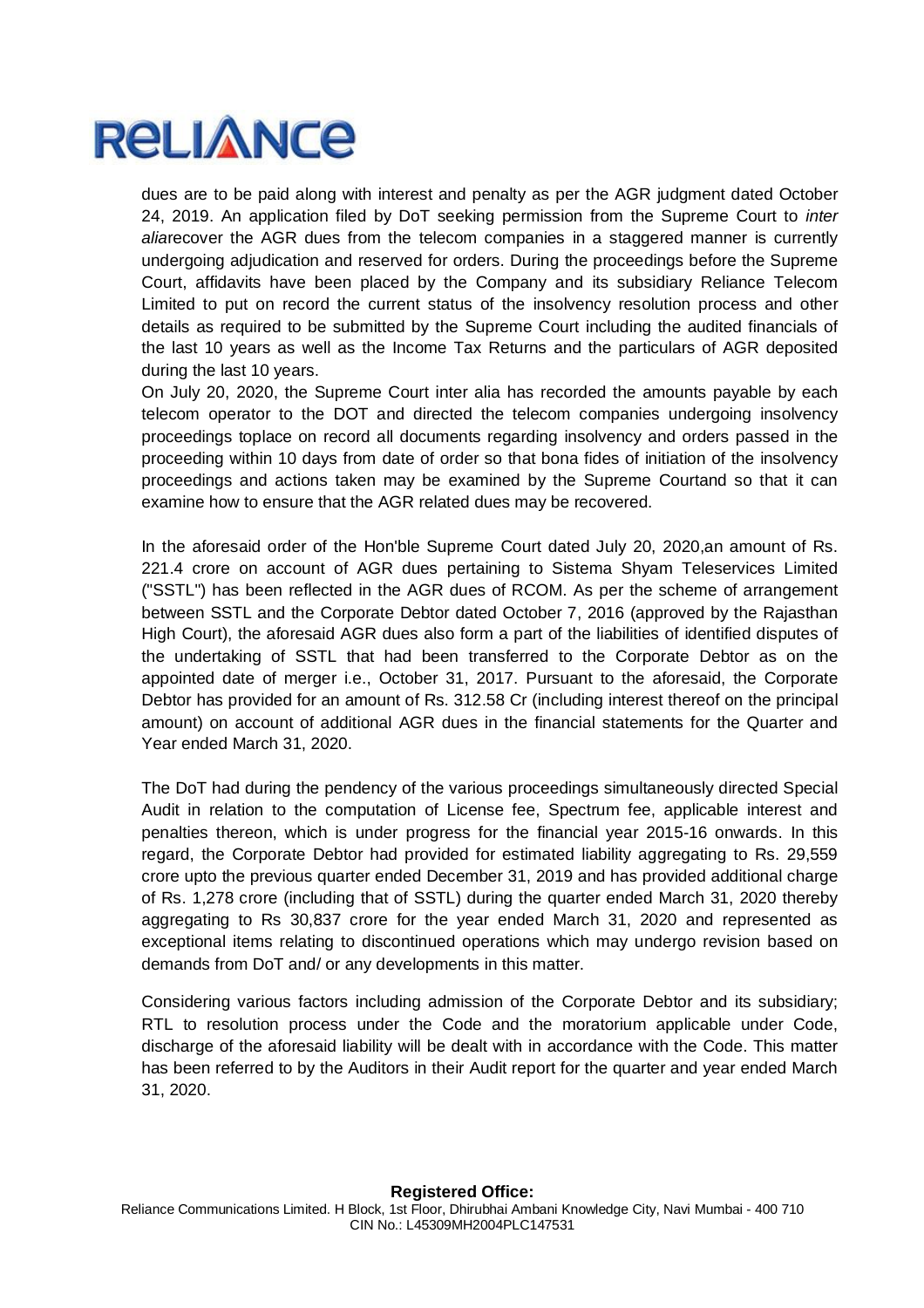10. The listed Redeemable Non Convertible Debentures (NCDs) of the Corporate Debtor aggregating to Rs 3,750 crore as on March 31, 2020 are secured by way of first pari passu charge on the whole of the movable properties, plant and equipment and Capital Work in Progress, both present and future, including all insurance contracts relating thereto of the Borrower Group; comprising of the Corporate Debtor and its subsidiary companies namely; Reliance Telecom Limited (RTL), Reliance Infratel Limited (RITL) and Reliance Communications Infrastructure Limited (RCIL). Out of the above, in case of NCDs of Rs 750 crore, the Corporate Debtor has also assigned Telecom Licenses, by execution of Tripartite Agreement with Department of Telecommunications (DoT). The asset cover in case of these NCDs exceeds 100% of the principal amount of the said NCDs.

| Nature of Instruments                                         | 11.20% NCDs                                 | 11.25% NCDs                                                   |
|---------------------------------------------------------------|---------------------------------------------|---------------------------------------------------------------|
| Amount outstanding (Rs in crore)                              | 3,000                                       | 750                                                           |
| Previous due date for Principal Repayment and<br>whether paid | 01.03.2019<br>unpaid                        | 07.02.2019<br>unpaid                                          |
| Previous due date for payment of Interest                     | 02.03.2019                                  | 07.03.2019                                                    |
| Whether Interest was paid on the due date                     | No.                                         | No.                                                           |
| Next due date for payment of interest                         | Not Applicable                              | Not Applicable                                                |
| Credit Rating and change in credit rating, if any             | <b>ICRAD</b><br>earlier ICRA BB             | CARE D<br>earlier CARE BB                                     |
| Due Date for Principal Repayment                              | Rs 3,000 crore on<br>01.03.2019<br>(Unpaid) | Rs 375 crore each on<br>07.02.2018 and<br>07.02.2019 (Unpaid) |
| Interest Unpaid up to March 31, 2020 (Rs in<br>crore)         | 1,007                                       | 252                                                           |

11. Additional details as required in relation to Non Convertible Debentures (NCDs):

- 12. Debenture Redemption Reserve (DRR) : Rs 590 crore as on March 31, 2020
- 13. Networth : Rs. (49,290) crore, as on March 31, 2020 excluding Capital Reserve, Treasury Equity and Exchange Fluctuation Reserve amounting to Rs. 1,134 crore.
- 14. Figures for the quarter ended March 31, 2020 and March 31, 2019 are balancing figures between the audited figures in respect of the full financial year and published year to date figures upto the third quarter of the relevant financial years.
- 15. Formula used for the computation of ratios:
	- i ) Debt Equity Ratio = Debt/ Equity;

ii ) Debt Service Coverage Ratio (DSCR) = Earnings before depreciation, interest and tax/ (Interest + Principal repayment);

iii) Interest Service Coverage Ratio (ISCR) = Earnings before depreciation, interest and tax/ (Interest expense).

### **Registered Office:**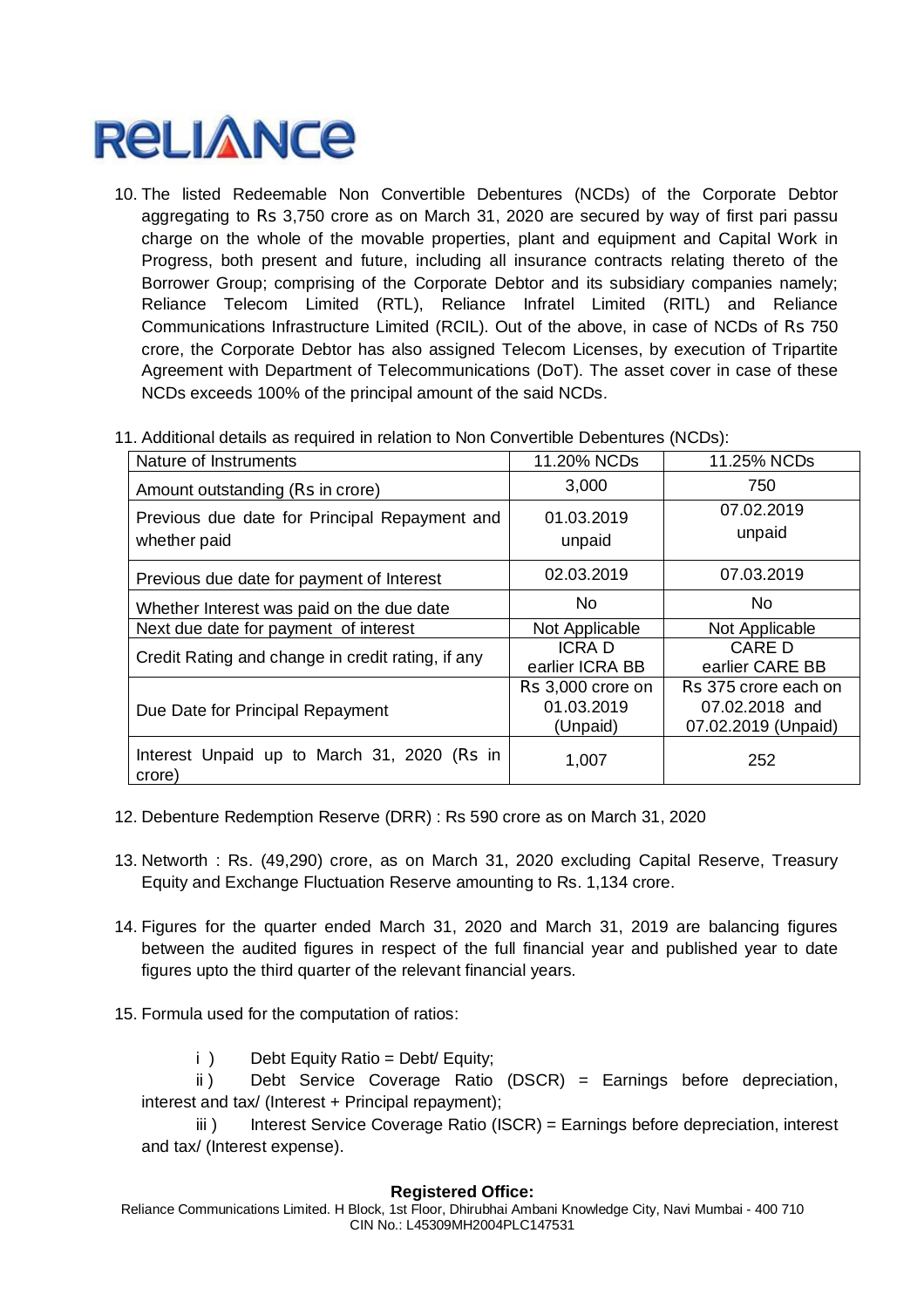

.

- 16. The Corporate Debtor and some of its subsidiaries where assets are held for sale as per Ind AS 105 accordingly lease agreements are considered to be short term in nature and Ind AS 116 has not been applied. The Auditors have drawn qualification in their Audit Report for the quarter and year ended March 31, 2020.
- 17. A Subsidiary of the Corporate Debtor is in the process of reconciliation of unbilled revenue with customers on account of various business parameters and any GST applicable thereon shall be paid upon completion of pending reconciliation and billing thereof. The Auditors have drawn qualification in their Audit Report for the quarter and year ended March 31, 2020.
- 18. The Corporate Debtor is operating with India Operations, Global Operations and Others/ Unallocated segments. Accordingly, segment-wise information has been given. This is in line with the requirement of Ind AS 108 "Operating Segments".
- 19. The Corporate Debtor has opted to publish consolidated financial results for the financial year 2019-20. Standalone financial results, for the quarter and year ended March 31, 2020 can be viewed on the website of the Corporate Debtor, National Stock Exchange of India Limited and BSE Limited at www.rcom.co.in, www.nseindia.com and www.bseindia.com respectively.

 $(Dc \text{ in } \text{error})$ 

| $(1)$ $\frac{1}{2}$                                                |           |                      |           |            |           |  |
|--------------------------------------------------------------------|-----------|----------------------|-----------|------------|-----------|--|
| <b>Particulars</b>                                                 |           | <b>Quarter ended</b> |           | Year ended |           |  |
|                                                                    | 31-Mar-20 | 31-Dec-19            | 31-Mar-19 | 31-Mar-20  | 31-Mar-19 |  |
|                                                                    | Audited   | Unaudited            | Audited   | Audited    | Audited   |  |
| <b>Total Income</b>                                                | 156       | 201                  | 361       | 818        | 1,465     |  |
| Profit/<br>(Loss)<br>before<br>tax                                 | (1,254)   | (12,769)             | (110)     | (16, 863)  | 8,657     |  |
| Profit/ (Loss) before<br>from<br>tax<br>Discontinued<br>Operations | (1, 275)  | (1,160)              | (2,002)   | (28, 475)  | (2,252)   |  |
| <b>Total Comprehensive</b><br>Income                               | (2,524)   | (13,929)             | (3,582)   | (45, 333)  | 2,847     |  |

20. Additional information on standalone basis is as follows:

21. Provision for Income Tax (Normal Tax/Minimum Alternative Tax) has been calculated as perIncome tax Act 1961 after adjusting carried forward losses, write off of earlier years provisions.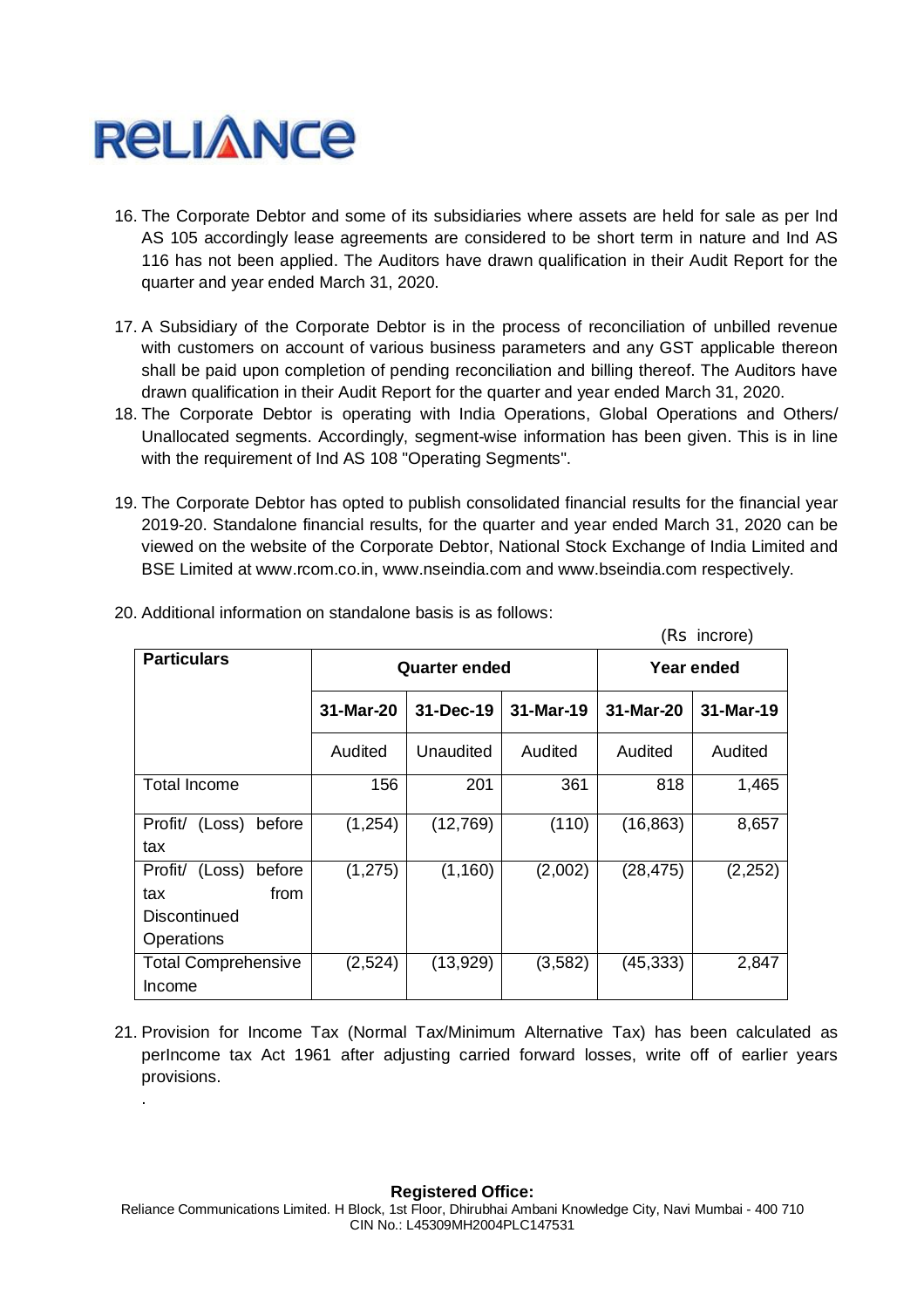- 22. It is hereby declared that the Auditors have issued audit reports with qualification on the annual audited Consolidated financial result for the year ended March 31, 2020. Impact of the qualification is given in Annexure 1.
- 23. Reliance Communications Infrastructure Limited (RCIL), a wholly owned subsidiary of the Corporate Debtor has written to Industrial and Commercial Bank of China, Mumbai branch ("ICBC") requesting for balance confirmation of Rs. 31.62 crore and transfer of the entire amount lying in fixed deposit account including all interest monies accruing thereon up to the date of remittance to the designated TRA account of RCIL. The Auditors and RCIL have not received any confirmation from ICBC yet and the auditors have drawn qualification in this regard in their Audit Report for the quarter and year ended March 31, 2020.
- 24. The managerial remuneration paid to the Executive Director and CFO of the Corporate Debtor amounting to Rs. 0.49 crore for the financial year exceeds the prescribed limits under Section 197 read with Schedule V to the Companies Act, 2013 by Rs. 0.27 crore. His appointment and remuneration has been approved by the Committee of Creditors. The excess amount of Rs 0.27 crore has been reflected as Advance receivable in the financial statements and as per the provisions of the Companies Act, 2013, the excess remuneration is subject to approval of the shareholders which the Corporate Debtor proposes to obtain in the forthcoming Annual General Meeting. This matter has been referred to by the Auditors in their Audit report for the quarter and year ended March 31, 2020.
- 25. While the Corporate Debtor is sensitive about the impact of the pandemic (covid 19), not only on the human life but on businesses and industrial activity across the globe, however, its effect will only be realized and ascertained over the next few months.

The Corporate Debtor has been monitoring the situation closely and has taken proactive measures to comply with various directions / regulations / guidelines issued by Government of India, various state governments and local bodies to ensure safety of workforce across all its offices.

Vide notification dated March 24, 2020 issued by Ministry of Home Affairs, a nation-wide lockdown was announced to contain COVID-19 outbreak and same had been extended for additional period. However, Telecommunication services, being essential services, had been exempted and permitted to continue operation during the period of lockdown. The Corporate Debtor has continued to provide services to its Enterprise customers without any interruptions and honour commitments, despite facing all odds during lockdown.

The extent to which the COVID-19 pandemic will impact the Corporate Debtor's future financial results will depend on upcoming developments, which are highly uncertain, including, among other things, any new information concerning the severity of the COVID-19 pandemic and the action to mitigate its spread as advised by local authorities.

As the Corporate Debtor is undergoing CIRP, it is relevant to note that the period of lockdown is notified to be exempt under the Code for the purpose of timeline to complete the CIRP. This matter has been referred to by the Auditors in their Audit report for the quarter and year ended March 31, 2020.

### **Registered Office:**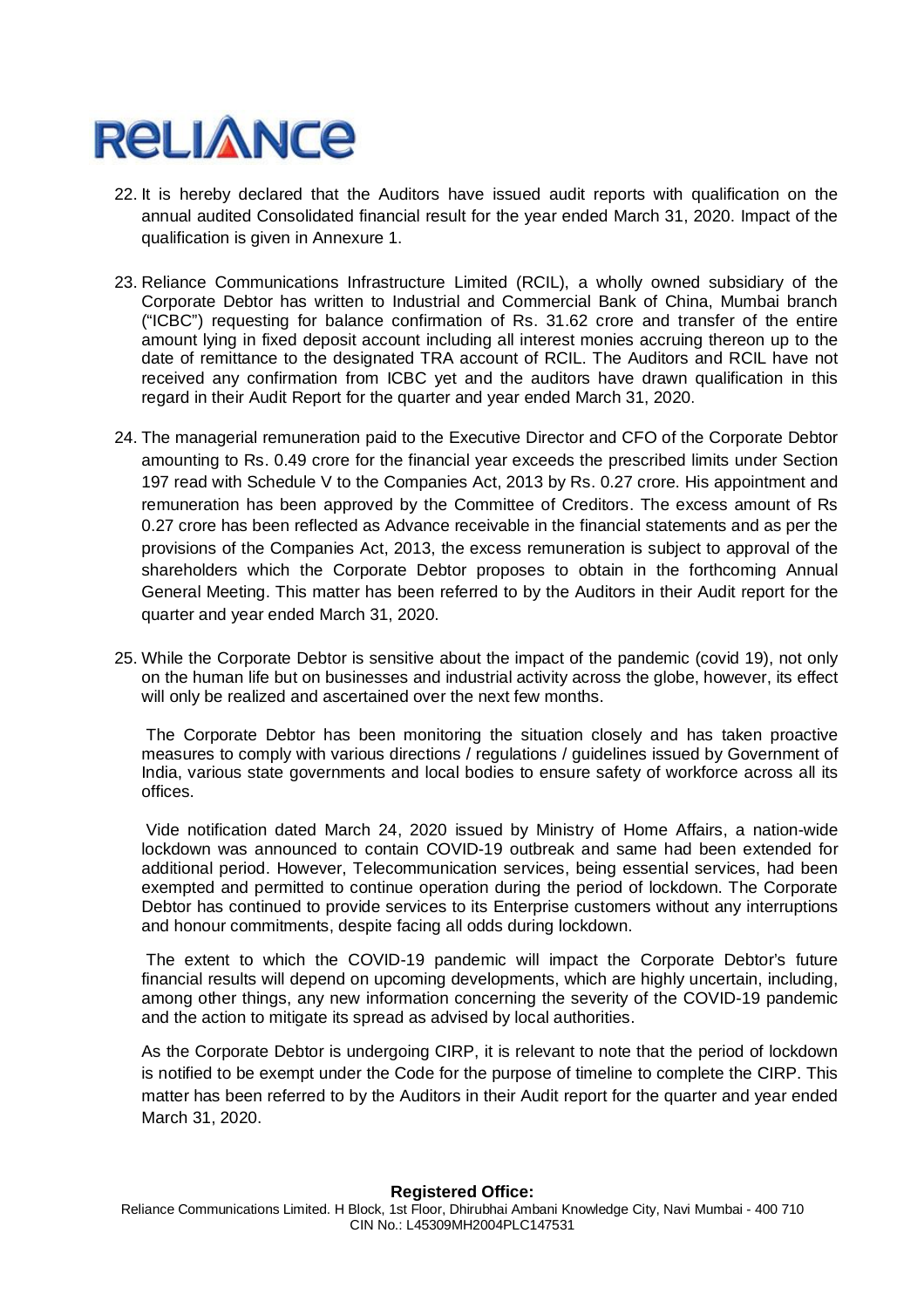

26. After review by the Audit Committee, the Directors of the Corporate Debtor have approved the above results at their meeting held on July 31, 2020 which was chaired by Mr. Anish Niranjan Nanavaty, Resolution Professional ('RP') of the Corporate Debtor and RP took the same on record basis recommendation from the directors.

**For Reliance Communications Limited**

**Anish Niranjan Nanavaty Resolution Professional**

**Viswanath D. Executive Director and Chief Financial Officer**

Place: Mumbai Date: July 31, 2020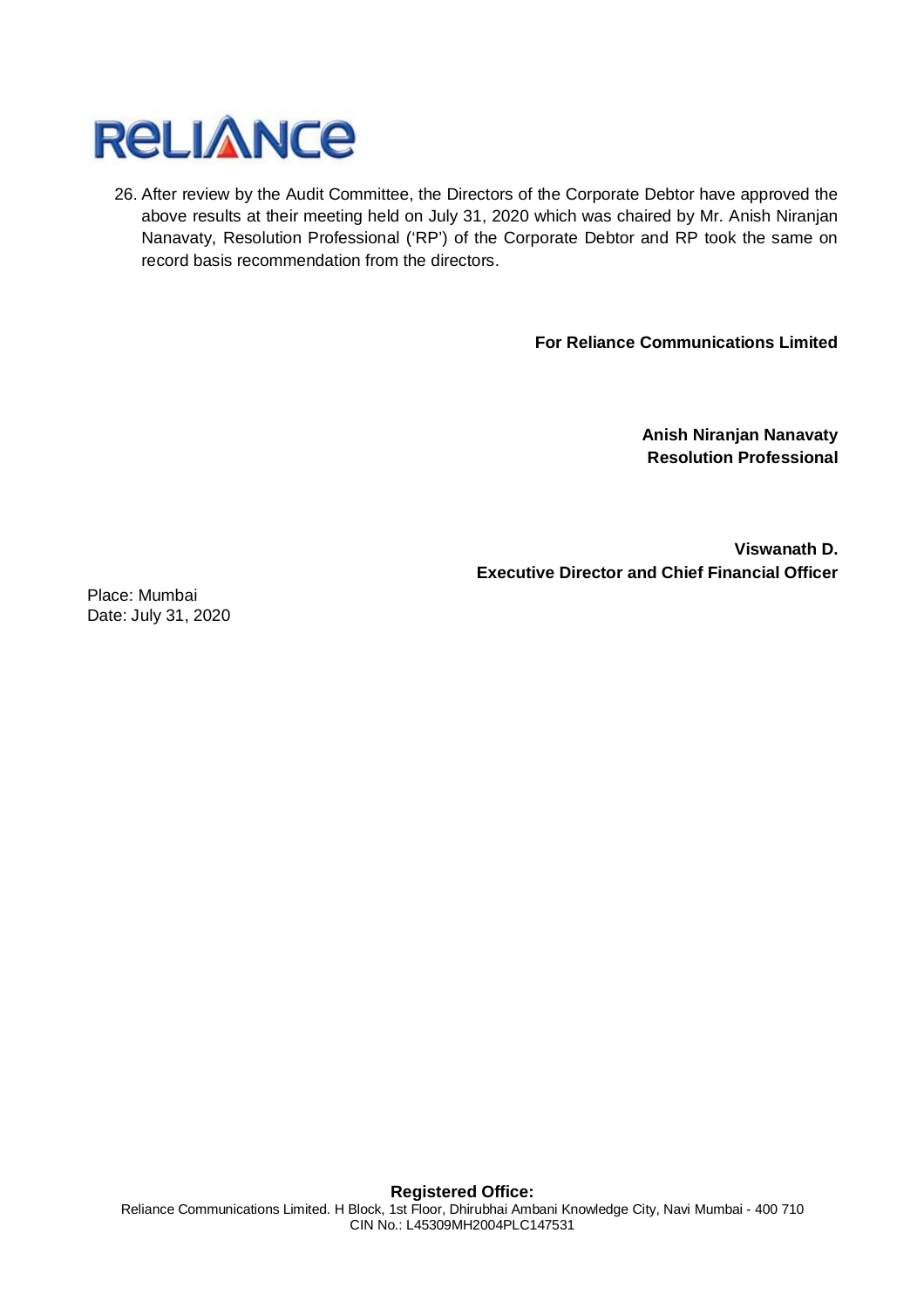

|   | <b>ANNEXURE I</b>                                                                                         |                                                                                         |                                                                                    |                        |  |  |  |
|---|-----------------------------------------------------------------------------------------------------------|-----------------------------------------------------------------------------------------|------------------------------------------------------------------------------------|------------------------|--|--|--|
|   | Statement on Impact of Audit Qualifications (for audit report with modified opinion) submitted along-with |                                                                                         |                                                                                    |                        |  |  |  |
|   |                                                                                                           | Annual Audited Financial Results - Consolidated)                                        |                                                                                    |                        |  |  |  |
|   |                                                                                                           | Statement on Impact of Audit Qualifications for the Financial Year ended March 31, 2020 |                                                                                    |                        |  |  |  |
|   |                                                                                                           | [See Regulation 33 / 52 of the SEBI (LODR) (Amendment) Regulations, 2016]               |                                                                                    |                        |  |  |  |
|   | Sr.                                                                                                       | <b>Particulars</b>                                                                      | <b>Audited Figures</b>                                                             | <b>Audited Figures</b> |  |  |  |
|   | No.                                                                                                       |                                                                                         | (as reported before                                                                | (audited figures       |  |  |  |
|   |                                                                                                           |                                                                                         | adjusting for                                                                      | after adjusting for    |  |  |  |
|   |                                                                                                           |                                                                                         | qualifications)                                                                    | qualifications)        |  |  |  |
|   | 1                                                                                                         | Turnover / Total income                                                                 | 1,734                                                                              | 1,734                  |  |  |  |
|   | $\overline{2}$                                                                                            | <b>Total Expenditure</b>                                                                | 12,541                                                                             | 12,541                 |  |  |  |
|   | 3                                                                                                         | Net Profit/(Loss)                                                                       | (10, 807)                                                                          | (10, 807)              |  |  |  |
|   | $\overline{4}$                                                                                            | Net Profit/ (Loss) from Discontinued Operations                                         | (31, 870)                                                                          | (38, 227)              |  |  |  |
|   | 5                                                                                                         | <b>Earnings Per Share</b>                                                               | (155.49)                                                                           | (178.66)               |  |  |  |
|   | 6                                                                                                         | <b>Total Assets</b>                                                                     | 48,000                                                                             | 48,000                 |  |  |  |
|   | 7                                                                                                         | <b>Total Liabilities</b>                                                                | 95,840                                                                             | 111,179                |  |  |  |
|   | 8                                                                                                         | Net worth                                                                               | (47, 840)                                                                          | (63, 179)              |  |  |  |
|   | 9                                                                                                         | Any other financial item(s) (as felt appropriate                                        |                                                                                    |                        |  |  |  |
|   |                                                                                                           | by the management)                                                                      |                                                                                    |                        |  |  |  |
| Ш |                                                                                                           | Audit Qualification (each audit qualification                                           |                                                                                    |                        |  |  |  |
|   |                                                                                                           | separately):                                                                            |                                                                                    |                        |  |  |  |
|   | a.                                                                                                        | Details of Audit Qualification:                                                         | Non Provision of Interest and Foreign                                              |                        |  |  |  |
|   |                                                                                                           |                                                                                         | Exchange variation (Refer Note 4)                                                  |                        |  |  |  |
|   |                                                                                                           |                                                                                         |                                                                                    |                        |  |  |  |
|   | b.                                                                                                        | Type of Audit Qualification: Qualified Opinion /                                        | Qualified Opinion                                                                  |                        |  |  |  |
|   |                                                                                                           | Disclaimer of Opinion / Adverse Opinion                                                 |                                                                                    |                        |  |  |  |
|   | c.                                                                                                        | Frequency of qualification: Whether appeared                                            | <b>Third Time</b>                                                                  |                        |  |  |  |
|   |                                                                                                           | first time / repetitive / since how long continuing                                     |                                                                                    |                        |  |  |  |
|   | d.                                                                                                        | For Audit Qualification(s) where the impact is                                          | Impact is not ascertainable as the                                                 |                        |  |  |  |
|   |                                                                                                           | quantified by the auditor, Management's Views:                                          | Company is under IBC and CIR process<br>initiated                                  |                        |  |  |  |
|   | е.                                                                                                        | For Audit Qualification(s) where the impact is                                          | (i) Impairment review of tangible and                                              |                        |  |  |  |
|   |                                                                                                           | not quantified by the auditor:                                                          | intangible assets, assets held for sale,                                           |                        |  |  |  |
|   |                                                                                                           |                                                                                         | investments and reconciliation of credits<br>relating to GST and TDS (Refer Note 3 |                        |  |  |  |
|   |                                                                                                           |                                                                                         | and, 6), Lease (Refer Note 16), Unbilled                                           |                        |  |  |  |
|   |                                                                                                           |                                                                                         | Revenue (Refer Note 17) (ii) Qualification                                         |                        |  |  |  |
|   |                                                                                                           |                                                                                         | on Going Concern in some of Subsidiaries                                           |                        |  |  |  |
|   |                                                                                                           |                                                                                         | (Refer Note 3 and 8) (iii) Balance<br>Confirmation of Fixed Deposit (Refer Note    |                        |  |  |  |
|   |                                                                                                           |                                                                                         |                                                                                    |                        |  |  |  |